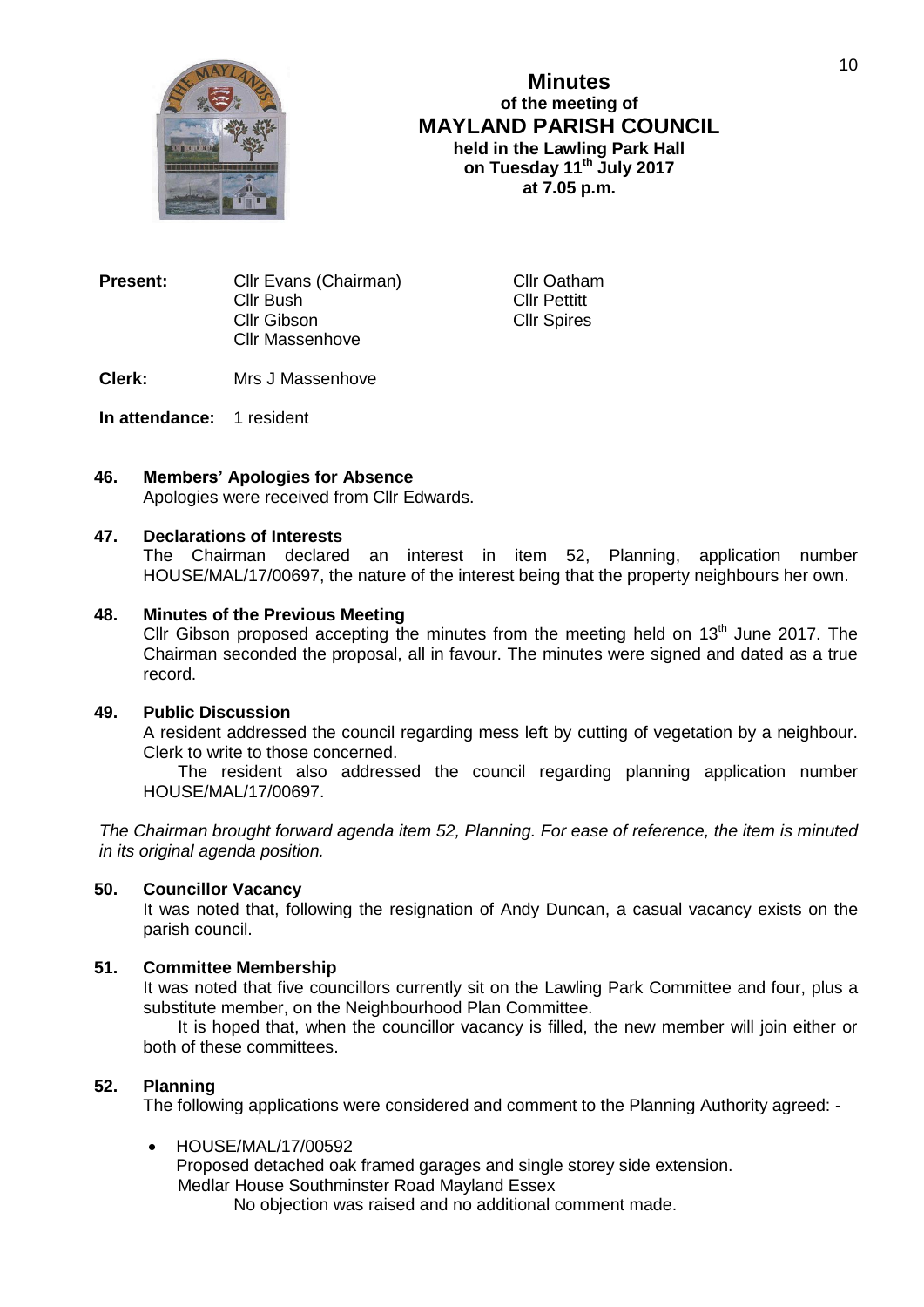• HOUSE/MAL/17/00617

Loft conversion with front & rear dormers

118 Nipsells Chase Mayland Essex CM3 6EJ

6 object; 1 no objection, therefore the recommendation to MDC is the refusal of planning permission. The following reasons are given: -

- o The additions would be an overdevelopment of the site.
- o There would be a loss of privacy for neighbouring properties.
- o The proposal would create a dramatic change to the street scene.
- o Insufficient street parking is available.

Clerk to request of ward members that this application is considered by the area planning committee.

• HOUSE/MAL/17/00653

Orangery extension to listed building

Highlands Farm Highlands Hill Mayland Essex

No objection was raised and no additional comment made.

LBC/MAL/17/00654

Orangery extension to listed building

Highlands Farm Highlands Hill Mayland Essex

No objection was raised and no additional comment made.

• HOUSE/MAL/17/00697

First floor extension to existing bungalow to create additional bedroom space. Nortonlea 6 Katonia Avenue Mayland Essex

7 object, therefore the recommendation to MDC is the refusal of planning permission. The following reasons are given: -

- o The additional residential space may lead to increased parking requirements.
- $\circ$  The proposal is not in keeping with neighbouring bungalows and surrounding area.
- o Inappropriate design.
- o The proposal would be an overdevelopment of the site.
- o Neighbours' privacy would be invaded.
- $\circ$  The proposal is out of keeping with the street scene.<br> $\circ$  The property has already been extended twice in the
- The property has already been extended twice in the past.

Clerk to request of ward members that this application is considered by the area planning committee.

The following claim for a Certificate of Lawful Development was noted: -

• LDP/MAL/17/00575 Claim for lawful development certificate for proposed demolition of existing rear extension and replace 72 Bramley Way Mayland Essex CM3 6ET

The following decisions made by the local Planning Authority were noted: -

 FUL/MAL/17/00419 Variation of condition 2 on approved application COUPA/MAL/16/00308 (Conversion of an agricultural building to one new residential dwelling.) Barn Little Ashtree Farm Steeple Road Mayland **REFUSE**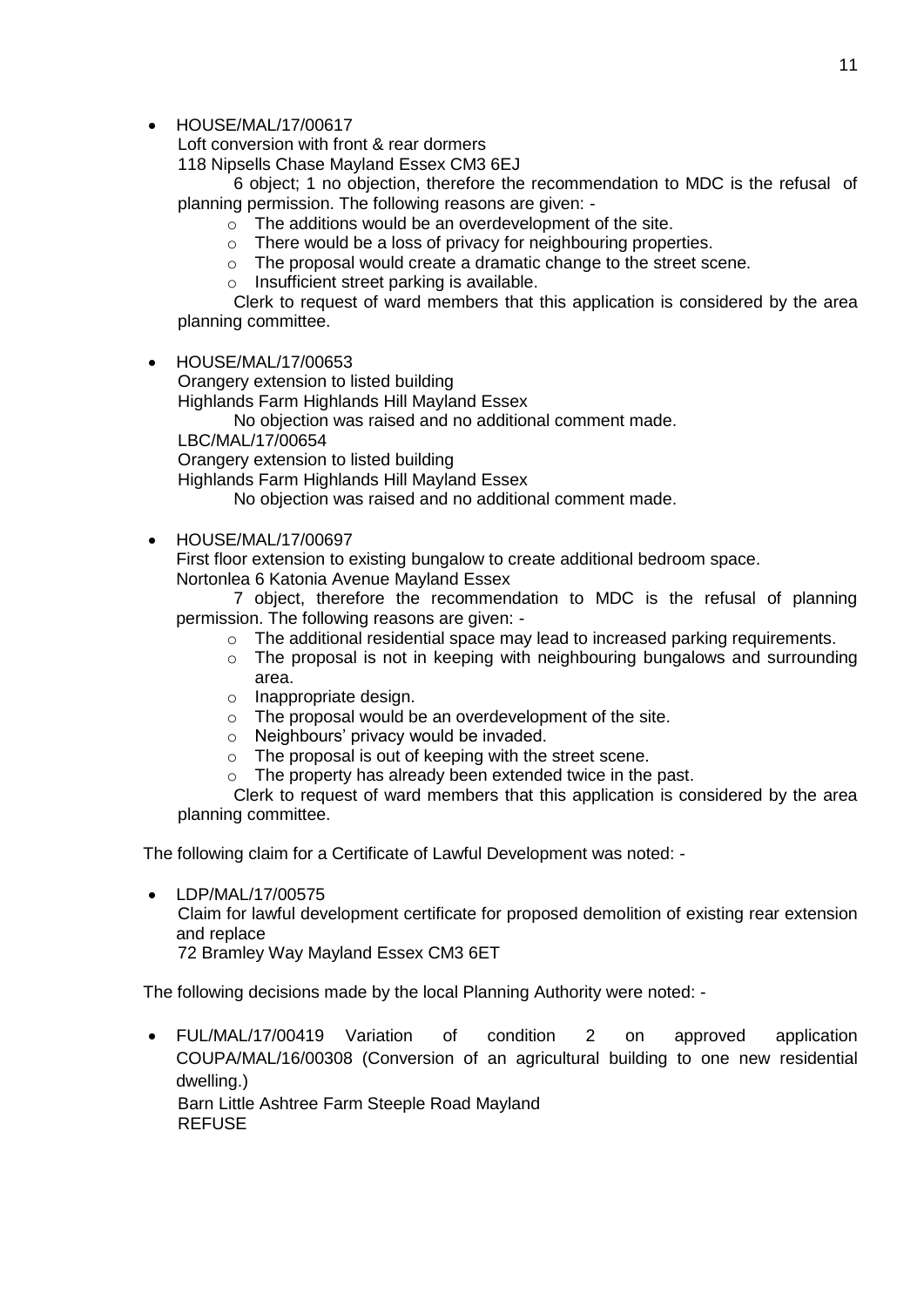LDP/MAL/17/00493

Claim for lawful development certificate for proposed replacement of existing outbuilding with a timber framed outbuilding to be used as a home gym, home music/hobbies studio and a games room.

Mayfield Farm Green Lane Mayland Essex **REFUSE** 

LDP/MAL/17/00506

Claim for lawful development certificate for proposed single storey side extension 103 Bramley Way Mayland Essex CM3 6ES APPROVE

• PDE/MAL/17/00542

Rear extension which would extend beyond the rear wall of the original house by 8m, height to the eaves would be 3.3m and the maximum height would be 3.3m 87 Imperial Avenue Mayland Essex CM3 6AJ **REFUSE** 

The following appeal decision made by the local Planning Authority was noted: -

 FUL/MAL/16/00814 (Appeal Ref: APP/X1545/W/17/3166607) Blackwater Marina, Esplanade, Mayland, Essex, CM3 6AL Residential development (four detached houses) APPEAL DISMISSED

Provision for agreeing and submitting planning responses during the Parish Council recess was discussed. Clerk to arrange for planning information to be sent direct to the Chairman during this time and also to provide the Chairman with template documents.

# **53. Finance**

Councillors received a list of all payments and receipts. Cllr Gibson proposed approving them. Cllr Spires seconded the proposal, 6 in favour; 1 object, motion carried. Cllr Oatham wished his objection to the pension contributions payment to be noted.

The approved payments and receipts are listed below: -

## **TRANSFERS**

| Date         | From            |                          |           |
|--------------|-----------------|--------------------------|-----------|
| $11$ -Jul-17 | Deposit Account | <b>Community Account</b> | 20,000.00 |
|              |                 |                          | 20,000.00 |

# **PAYMENTS**

| Date            | Payee                                   | Service/supply                                | £ Gross   |
|-----------------|-----------------------------------------|-----------------------------------------------|-----------|
| $11$ -Jul- $17$ | Office IS Ltd                           | Stationery                                    | 120.48    |
| $11$ -Jul- $17$ | <b>Maldon District Council</b>          | Park Ranger services, May                     | 220.32    |
| 11-Jul-17       | <b>Rural Community Council of Essex</b> | Annual membership renewal (inc CLP)           | 105.60    |
| 11-Jul-17       | <b>Rialtas Business Solutions Ltd</b>   | Alpha software maintenance                    | 139.20    |
| $11$ -Jul- $17$ | Andrew Goddard Associates Ltd           | <b>CDM</b> services                           | 306.00    |
| $11$ -Jul- $17$ | New Venture Products Ltd                | Anti-climb paint and signs                    | 64.75     |
| 11-Jul-17       | M S J Garwood                           | Grounds maintenance to 29-6-17                | 2,035.09  |
| $11$ -Jul- $17$ | M S J Garwood                           | Reinstate goal mouths on one pitch            | 128.15    |
| $11$ -Jul- $17$ | E J Taylor & Sons Ltd                   | Drainage works, rear of Katonia Avenue        | 22,919.77 |
| 11-Jul-17       | E J Taylor & Sons Ltd                   | Completion of drainage works & pipe clearance | 12,664.96 |
| 11-Jul-17       | The Conservation Volunteers             | Annual membership renewal                     | 38.00     |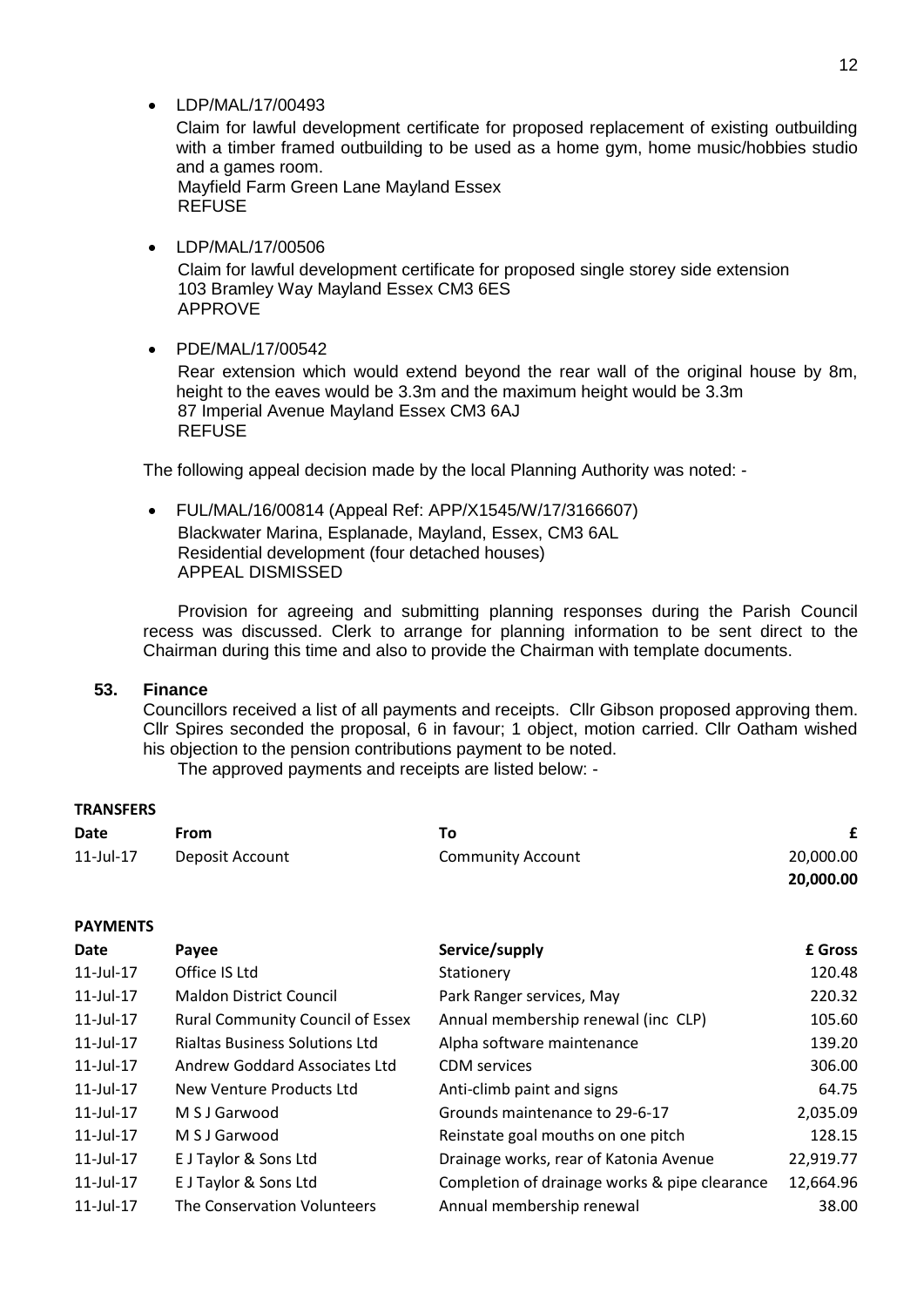| $11$ -Jul-17 | Casual hirer of LPH       | Hall deposit refund         | 50.00     |
|--------------|---------------------------|-----------------------------|-----------|
| $11$ -Jul-17 | A Wharton (Football Club) | Hall deposit refund         | 50.00     |
| $11$ -Jul-17 | Mrs J Massenhove          | Expenses (phone)            | 12.40     |
| 11-Jul-17    | Mrs J Massenhove          | Petty cash                  | 144.79    |
| $11$ -Jul-17 | <b>Essex Pension Fund</b> | Pension contributions, July | 388.26    |
| $25$ -Jul-17 | <b>MPC Staff</b>          | Staff wages                 | 1,755.77  |
|              |                           |                             | 41,143.54 |

13

#### **RECEIPTS**

| 28-Jun-17       | D Down                         | Hall hire to 16-6-17        | 16.00  |
|-----------------|--------------------------------|-----------------------------|--------|
| 28-Jun-17       | S Walsh (Pilates)              | Hall hire 5-6-17 to 14-6-17 | 40.00  |
| 28-Jun-17       | M Clark (Netball)              | Key deposit                 | 20.00  |
| 28-Jun-17       | D Down                         | Hall hire to 23-6-17        | 16.00  |
| 28-Jun-17       | Casual hirer of LPH            | Hall hire & deposit         | 82.00  |
| 28-Jun-17       | F Wharton (Football Club)      | Hall hire & deposit         | 98.00  |
| 28-Jun-17       | Casual hirer of LPH            | Hall hire & deposit         | 66.00  |
| 29-Jun-17       | <b>Maldon District Council</b> | Hall hire, polling station  | 136.00 |
| 10-Jul-17       | D Down                         | Hall hire to 30-6-17        | 16.00  |
| 10-Jul-17       | Casual hirer of LPH            | Hall hire                   | 16.00  |
| $10$ -Jul- $17$ | D Down                         | Hall hire to 7-7-17         | 16.00  |
|                 |                                |                             | 522.00 |

#### **PETTY CASH**

| Date      | Pavee                          | Service/supply                              | <b>£</b> Gross |
|-----------|--------------------------------|---------------------------------------------|----------------|
| 16-Jun-17 | Jacksons Fencing               | Bollard x3 (Cardnells)                      | 76.02          |
| 16-Jun-17 | <b>MAT Supplies</b>            | Paper towel dispenser & rolls (LPH kitchen) | 41.09          |
| 19-Jun-17 | <b>Mayland Service Station</b> | Petrol (for strimmer & mower)               | 12.23          |
| 05-Jul-17 | Wickes                         | Postcrete                                   | 15.45          |
|           |                                |                                             | 144.79         |

Bank statements and reconciliations were signed by Cllr Pettitt. Verification of the bank reconciliations was noted.

Quarterly Accounts - Cllr Spires proposed accepting the quarterly accounts for April – June 2017. Cllr Bush seconded the proposal. All in favour.

In order for payments to be made during the Parish Council recess, the Chairman proposed the signing of cheques outside of a meeting for August only. Cllr Oatham seconded the proposal. All in favour. All such payments will be reported at the next suitable meeting. Clerk to action.

# **54. Financial and General Risk Assessment**

The Chairman proposed approval of the Financial and General Risk Assessment, subject to an amendment to correctly record the holder of keys to buildings and park areas. Cllr Massenhove seconded the proposal. All in favour. Clerk to amend document accordingly.

# **55. Clerk's Report**

Each Councillor has received an update on matters from the previous meeting.

#### **56. Office**

Quotations and specification for a laptop computer were considered. The decision was deferred pending a quotation for a modified specification.

Clerk to review office furniture requirements.